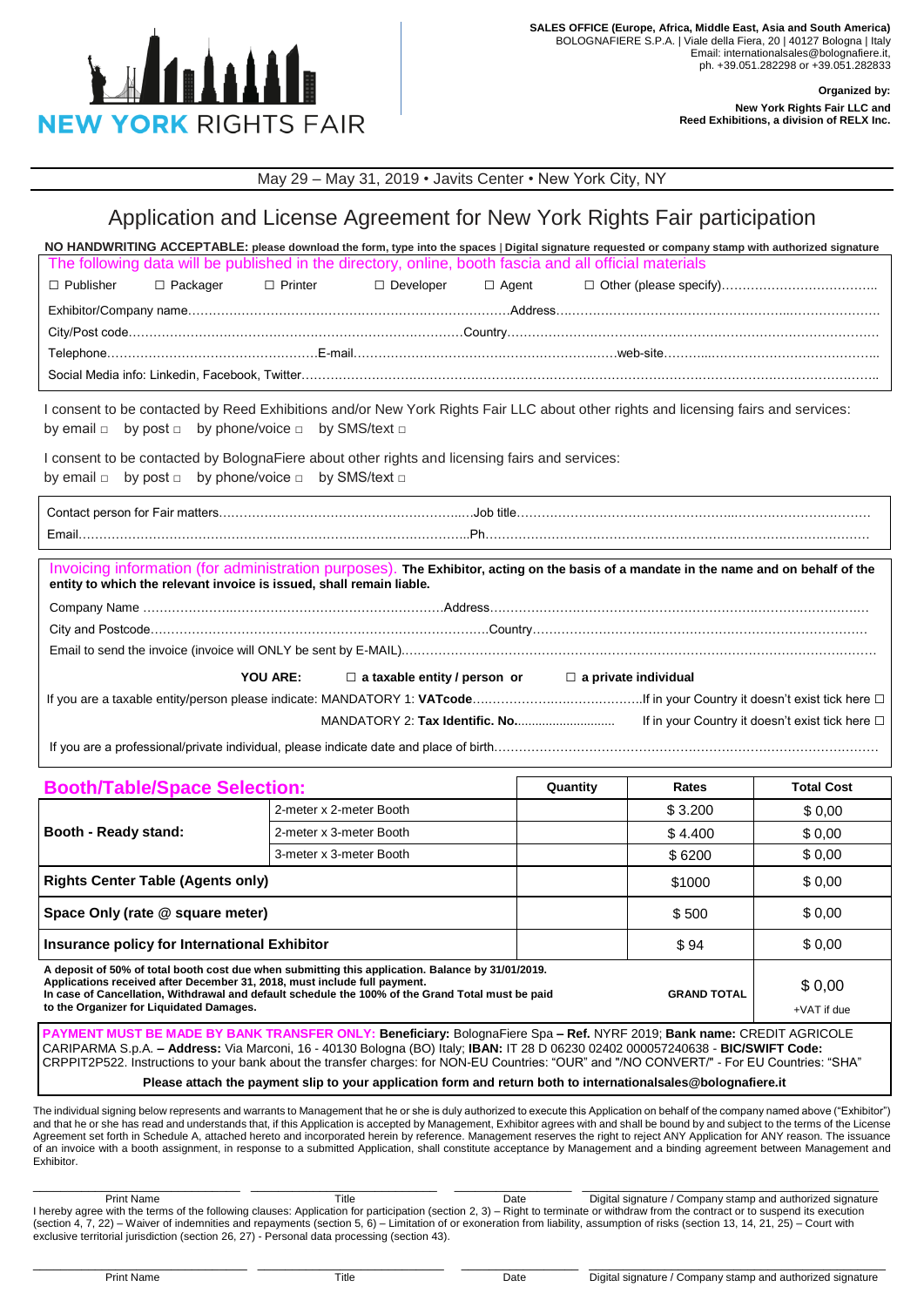## **SCHEDULE A LICENSE AGREEMENT: GENERAL TERMS & CONDITIONS**

1. Management. Reed Exhibitions (a division of RELX Inc., a Massachusetts corporation) and New York Rights Fair LLC (collectively, "Management") shall manage the event (the "Exhibition") at the venue or venues (the "Venue"), both identified on the preceding pages ("Page 1"). All matters relating to international sales outside of the U.S. and Canada are managed through BolognaFiere S.p.A. which shall operate on behalf of Management in connection with such sales. With respect to its role in international sales, BolognaFiere S.p.A. is a third party beneficiary of this Agreement.

2. Application Acceptance. If Management accepts the Application, Exhibitor shall receive a license (the "License") to participate in the Exhibition as an exhibitor. The License permits Exhibitor to occupy and utilize the booth area or other space assigned to it by Management (the "Exhibit Space") to exhibit permitted products at the Exhibition and to utilize, where applicable, Management provided services. Exhibitor acknowledges that its deposit shall be processed by Management upon receipt, but that such processing does not constitute an acceptance of the Application and does not grant Exhibitor a License. Exhibitor hereby acknowledges and represents to Management that Exhibitor has received and thoroughly read, understood and agrees with these General Terms & Conditions and Page 1.

3. License Agreement. The "License Agreement" includes: (i) these General Terms & Conditions, (ii) Page 1, (iii) Exhibitor Manual, (iv) any Management attachment hereto or thereto and any other terms incorporated by reference herein or therein (as each may be amended solely by a duly authorized representative of Management) including, without limitation, the Code of Conduct and IP Issues and Procedures (as amended from time to time), and (v) the rules and regulations of the Venue.

4. Interpretation. Management shall, in its sole discretion, determine any dispute or conflict with respect to any matters not specifically covered by the License Agreement. Management shall have full power in the matter of interpretation, amendment and enforcement of the License Agreement.

5. Amendments. Amendments to the License Agreement by a duly authorized representative of Management shall be incorporated herein, and Exhibitor shall be subject to the provisions of the License Agreement as so amended when written notification is sent to Exhibitor (which may be communicated by e-mail).

6. Payment; Late Fees; Collection Fees. Exhibitor shall pay to Management all amounts due in accordance with Page 1. All fees due must be paid in full before Exhibitor shall be permitted to occupy the Exhibit Space. Failure to make payments pursuant to Page 1 shall subject exhibitor to a late fee on all past due balances owed to Management. Exhibitor shall pay any collection costs incurred by Management in collecting such balances owed, including, but not limited to, court costs, collection fees and attorney's fees.

7. Cancellation, Withdrawal & Downsizing; Liquidated Damages. The parties agree that quantifying losses arising from Exhibitor's cancellation, withdrawal or downsizing of the Exhibit Space is inherently difficult, as Management shall incur expenses, allocate resources and take other actions in connection with the tasks necessary to facilitate and manage the Exhibition. The parties further agree that the agreed upon sum is not a penalty, but rather a reasonable measure of damages based upon the parties' experience in the exhibition industry and the nature of the losses that may result from such cancellation, withdrawal or downsizing of Exhibit Space. Exhibitor must provide written notice to Management for any cancellation, withdrawal or downsizing. The date Management receives such notice shall be the effective date of such cancellation, withdrawal or downsizing (the "Effective Date"). Any cancellation or withdrawal by Exhibitor entitles Management to the full amounts shown for Cancel/Withdraw on Page 1. If, at the Effective Date, Exhibitor has already paid fees in an amount greater than the liquidated damages amount owed, Management shall refund the difference between the amount already paid and the liquidated damages amount to Exhibitor.

If Exhibitor downsizes its originally agreed Exhibit Space requirements, it shall pay to Management (1) an amount equal to its revised financial obligation due for its decreased Exhibit Space requirements.

8. Advertisements. All advertisements in any media with signed insertion orders are non-cancellable and non-refundable. All advertisements are subject to Management approval. Management may, at its sole discretion, reallocate any advertisement space. Management may offer new advertisement products or positions throughout the Exhibition cycle that may not be listed on the License Agreement.

9. Booth Service Package. The booth service package, if any, is being provided as a service to Exhibitor. Any property that is purchased or leased in order to provide such service is merely incidental to the rendering of such service. Thus, the provider of such service shall remit all applicable sales and use taxes, which are invoiced by such provider and collected by Management from Exhibitors and remitted to the provider, on such property when purchased or leased.

10. Set-off. Management shall have the right to set-off against any amount which may be due from Management to Exhibitor, pursuant to the License Agreement or otherwise, any amounts owed to Management or its affiliates by Exhibitor or its affiliates for any reason. Management shall also have the right to apply any amounts received from Exhibitor under the License Agreement to any other amounts due to Management or its affiliates from Exhibitor or its affiliates.

11. Eligible Exhibits. Exhibitor shall exhibit materials, products or services directly related to the Exhibition's industries and of specific interest to attendees. Management reserves the right to determine the eligibility of any product for display. Only Exhibitor's name or logo may appear on signage placed on the Exhibit Space and in the Exhibition exhibitor list. No exhibits or advertising shall be allowed to extend beyond or above the back and side rails of the Exhibit Space, without Management's prior written consent. Exhibits for the purpose of soliciting prospective employees, and employee- recruiting activity of any kind, are prohibited, without Management's prior written consent.

Only Exhibitor's products may be displayed in the Exhibit Space. Exhibits must be used solely for the purpose of promoting Exhibitor's products and/or services and shall not be used for other business purposes. Exhibitor shall not use the Exhibit Space to promote any other exhibition or conference without Management's prior written consent. Management rulings with regard to any Exhibit Space use are final. Exhibitor's exhibit shall be admitted and permitted to remain solely by strict compliance by Exhibitor with the License Agreement. Management reserves the right to reject, eject or prohibit any exhibit, in whole or in part, Exhibitor or any of its representatives, upon Management's good faith determination that the same is not in accordance with the License Agreement.

Management shall provide no refunds in the event of such rejection, ejection or prohibition.

Only a brand's owner or legal U.S. distributor may exhibit such brand at the Exhibition. Exhibitor must list its participating principals as the exhibitors-of- record. Management reserves the right to verify the identity and status of the brand's owner and the legal U.S. distributor. In the event of a conflict between a brand's owner and U.S. distributor, the brand's owner shall have the sole right to exhibit such brand at the Exhibition. In connection with any IP issues between exhibitors, the "Addendum – IP Issues and Procedures" in the Exhibitor Manual shall apply.

12. Permitted Publications. Management reserves the right to determine the eligibility of any publication for display or distribution. Publications which contain advertisements purchased by exhibitors and which (a) are published only during the Exhibition or (b) otherwise target the Exhibition and its customers are not eligible products for display or distribution from any exhibit space or from anywhere in the Venue or its grounds. For the avoidance of doubt, non-official show dailies are not eligible products for display or distribution. Exhibitor shall not exhibit, offer for sale, give as a premium, hand out, distribute or advertise articles or publications not manufactured or sold in its own name.

13. Intellectual Property. Management expects Exhibitor to respect the intellectual property rights of other parties. Exhibitor shall not market, sell or display any product at the Exhibition that is counterfeit or in any way infringes trademarks, copyrights, patents or other intellectual property of a third party. Exhibitor warrants that the names, logos, art work and other content Exhibitor or its agents submitted for use in any media (including, but not limited to, ads, the Exhibition website or any Exhibition publication) shall not infringe the intellectual property rights of any third party and shall not contain anything which is libellous, obscene, indecent, blasphemous or in any way unlawful. Any exhibitor determined to be involved in unauthorized, counterfeit or infringing activity, will be subject to having all such unauthorized, infringing, counterfeit or misleading products removed from the Exhibition or the exhibitor being removed from current and future Exhibitions. However, this stipulation does not create an obligation for Management to take such action. Management does not accept liability for intellectual property infringements that may be committed by the Exhibitor.

14. Intellectual Property Disputes Between Exhibitors; Service of Process & Orders. Neither Exhibitor nor its agents (including, but not limited to, legal counsel or process servers) shall serve process on any other exhibitor during the hours the Exhibition is open to attendees. If Exhibitor has obtained a judicial/administrative relief order against another exhibitor, and Exhibitor has no reasonable alternative to serving such order on the other exhibitor during the Exhibition, then Exhibitor or its agent shall use their best efforts to serve such order during the hours the Exhibition is closed to attendees. Notwithstanding the foregoing, Exhibitor shall provide Management advanced written notice of the order obtained (including a copy of such order) so that a Management representative may escort Exhibitor or its agent to the booth of the exhibitor to be served and minimize any disruption to the Exhibition caused by such service. Exhibitor agrees to use its best efforts to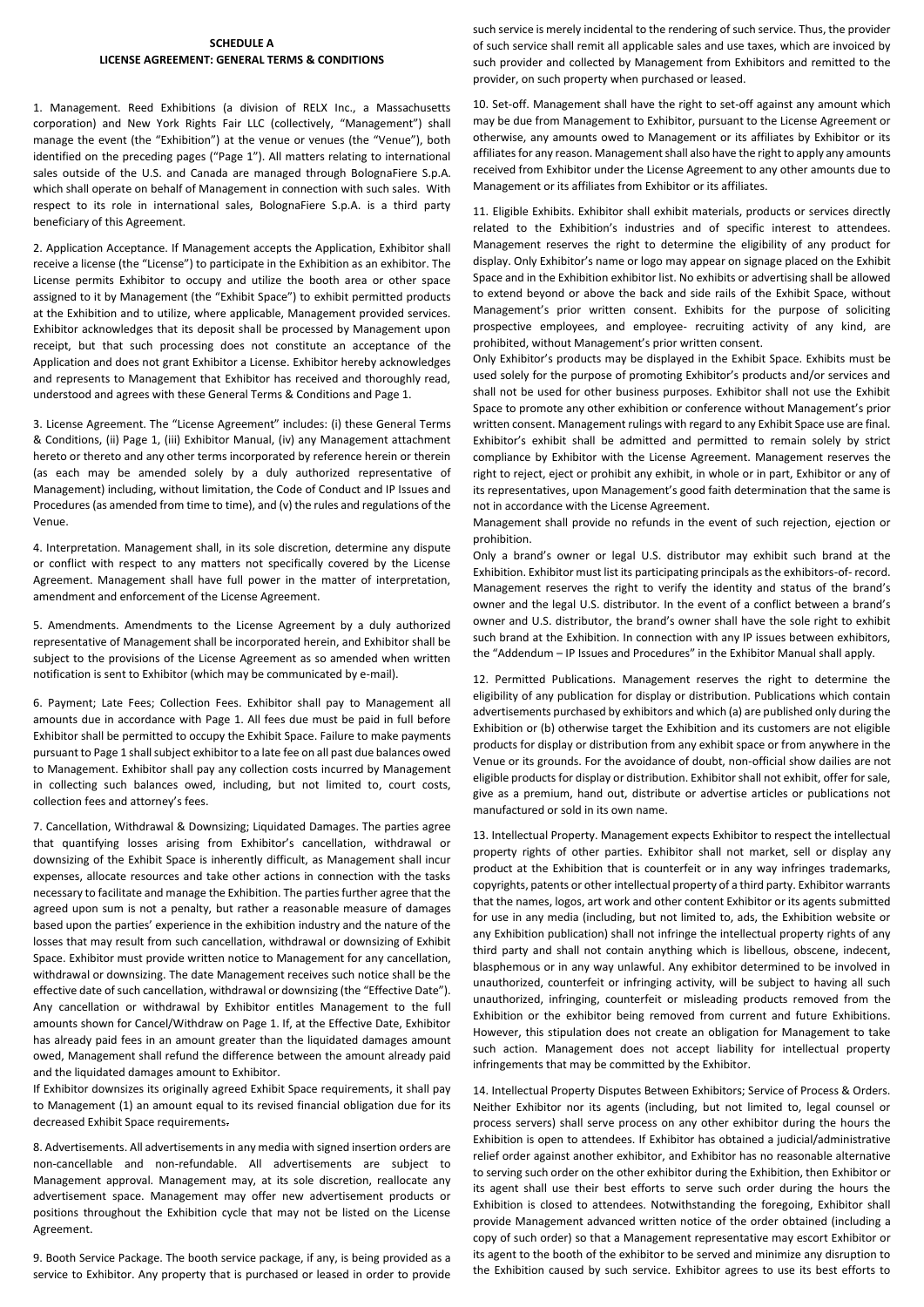resolve any intellectual property disputes with other exhibitors by no later than one week prior to the Exhibition's first move-in day for Exhibitors and in a location other than the Venue.

15. No Sub-Licensing. Exhibitor shall not sub-license, assign or transfer the Exhibit Space. Exhibitor shall not permit any person other than Exhibitor to occupy or conduct business in Exhibit Space, or any part thereof, without Management's prior written consent. Upon discovery of a booth share violation, Management may impose penalties on Exhibitor.

16. No Assignment. This License Agreement (and License granted hereunder) is nonassignable by Exhibitor. Any attempted assignment of the License Agreement or License by Exhibitor shall be null and void and shall constitute a breach, resulting in termination of the License Agreement and cancellation of the License. Management may assign the License Agreement at any time to its affiliate or any owner/purchaser of the Exhibition, by operation of law or otherwise.

17. Custom Booths. If Exhibitor shall use a custom booth in the Exhibit Space, it shall provide Management promptly upon request (and no later than 30 days prior to the Exhibition) detailed constructions drawings showing all dimensions and orientation of such custom booth.

18. Exhibitor Conduct. Retail sales are prohibited during the Exhibition and entitle Management to shut down the Exhibit Space and remove Exhibitor from the Venue. Subject to the foregoing, Exhibitor may distribute samples, souvenirs, permitted publications and similar items, or conduct other sales or sales promotion activities only from within the Exhibit Space. Management retains sole discretion to approve, control or prohibit which samples and other items may be distributed and where such samples may be distributed. Any Exhibitor demonstration, distribution or activity that results in obstruction of aisles or prevents ready access to other exhibitors' booths is prohibited and shall be suspended permanently or for any periods specified by Management.

19. Compliance with Laws. Exhibitor shall comply with all U.S. Federal, State and local laws and shall obtain all required permissions under such laws and from the Venue, including the Americans with Disabilities Act of 1990, as amended.

20. Union Work Rules. Exhibitor shall abide by union work rules and jurisdictions of the city and Venue, if applicable, including the Venue's exclusive services.

21. Good Neighbour Policy. Exhibitor shall operate the Exhibit Space so as not to annoy, endanger or interfere with the rights of other exhibitors or attendees. Management may, in its sole discretion, prohibit any action resulting in complaints from other exhibitors or attendees and which interferes with the rights of others or exposes them to annoyance or danger. Exhibitor's unreasonable interference with or inconvenience to the Exhibition, exhibitors or attendees shall be deemed a breach of the License Agreement.

22. Exhibitor Representatives; Exhibit Space. Exhibitor representatives shall be restricted to Exhibitor's employees and authorized representatives and must be 18 years of age or older, unless Management provides prior written consent. Management may, in its sole discretion, limit the number of Exhibitor's representatives in the Exhibit Space. Exhibitor's representatives shall at all times wear badge identification furnished by Management. Exhibitor acknowledges that it shall require its representatives to dress and conduct themselves in an appropriate and professional manner. Management reserves the right to determine, in its sole discretion, whether the character and attire of Exhibitor's representatives is acceptable. Exhibitor representatives must staff the Exhibit Space during all hours the Exhibition is open. Management may use tents and/or temporary exhibition facilities, as it deems necessary in its sole discretion.

23. Default in Occupancy. The actual occupancy by Exhibitor of the Exhibit Space is a material obligation of Exhibitor and is of the essence of the License Agreement. If the Exhibit Space is not occupied by the time set for completion of installation of displays, the Exhibit Space may be re- possessed by Management for any purpose it may see fit without in any way releasing Exhibitor from any liability hereunder. Safety and Fire Laws; Electrical Safety; No Smoking. Exhibitor must strictly observe all applicable fire and safety laws and regulations. Drapes and all other cloth decorations must be flameproof. Wiring must comply with local fire department, governmental agency fire inspection ordinances and underwriters' rules. Smoking (including electronic cigarettes) in the Venue is forbidden. Crowding shall be restricted, and aisles and fire exits must not be blocked at any time. Products for display, signage, banners and decorations must not violate applicable fire codes. No storage behind exhibits isprovided or permitted. Display wiring must exhibit all applicable seals of official approving agencies as may be required by the Venue. All displays must meet the building codes of the city in which the Exhibition takes place.

24. Exhibitor Breach. If Exhibitor breaches any of its obligations under the License Agreement, (1) Management may immediately, without notice, prohibit Exhibitor from exhibiting at the Exhibition and all future shows and exhibitions run by Management and terminate the License hereunder, (2) Management shall retain all

amounts paid hereunder and Exhibitor shall pay Management any remaining balance outstanding according to Page 1 and (3) Management may pursue any other legal or equitable remedies to which it is entitled. Further, Management may thereupon direct Exhibitor to immediately remove its employees, any of its representatives and agents, its merchandise and other property from the Venue.

25. Resolution of Certain Disputes. If there is a dispute or disagreement between (1) Exhibitor and an official contractor, (2) Exhibitor and a labor union or labor union representative or (3) Exhibitor and one or more exhibitors, Management's interpretations of the rules governing the Exhibition and its actions or decisions concerning the dispute or disagreement and its resolution shall be binding on Exhibitor.

26. Exhibitor Directory, Exhibition Website & Exhibition Publications. Exhibitor authorizes Management to publish Exhibitor's directory entry on the Exhibition website, in the official catalogue for the Exhibition and in any other directory relating to the Exhibition or relevant industry. Exhibitor is required to complete its own directory entry on the Exhibition website. If Exhibitor fails to complete its directory entry on the Exhibition website, Management shall be entitled to enter Exhibitor's details from Page 1 and an exhibit description from a previous Exhibition year (if available) on its behalf. Management shall not be liable for any omissions, misquotations or other errors, including, without limitation, any which appear in the Exhibition directory, on the Exhibition website, in the official catalogue of the Exhibition or any other media.

27. Publicity & Promotion; Permissions; Privacy. Exhibitor gives Management the permission to use Exhibitor's name, logo and products and the likeness of any person or products exhibited in all media formats (whether now known or hereafter existing) in connection with the promotion and publicity of the Exhibition. Exhibitor waives the right to inspect or approve the finished product. Exhibitor also waives all rights to royalties or other compensation arising out of or related to use of Exhibitor's name, logo and products and the likeness of any Exhibitor personnel in such advertising media. Management will process Exhibitor personal data subject to the Reed Exhibitions Privacy Policy at<http://www.reedexpo.com/privacy-policy> and all applicable privacy and data protection laws and regulations. BolognaFiere S.p.A. will process Exhibitor personal data subject to the BolognaFiere Privacy Policy a[t http://www.bolognafiere.it/files/documenti//PrivacyPolicyEN.pdf.](http://www.bolognafiere.it/files/documenti/PrivacyPolicyEN.pdf)

28. Photography. The photographic rights for the Exhibition are reserved to Management, but Exhibitor may request photography services from the official photographers, if desired. All other photography is strictly prohibited without Management's prior written consent in advance of the Exhibition. Photographing other exhibitors' booths or products is strictly prohibited, and such violations may result in ejection from the Exhibition and/or confiscation of camera equipment.

29. Damage to Property. Exhibitor is liable for any damage it or its agents cause to the Venue's floors, ceilings, walls or columns, or to standard booth equipment, or to other exhibitors' property.

30. Indemnity. Exhibitor shall indemnify and hold harmless Management, the Exhibition's owner(s) and sponsors, the Venue owner, and the city in which the Exhibition is being held if the city owns the Venue, and each of their respective officers, directors, employees and other agents, from and against all claims, losses, suits, damages, judgments, expenses, costs (including, without limitation, reasonable legal fees) and charges of every kind arising out of or resulting from (1) its execution of the License Agreement or its occupancy of the Exhibit Space or presence at the Exhibition, (2) the actions, inactions or negligence of Exhibitor, its agents, representatives or employees (including Exhibitor appointed contractors), (3) the breach by Exhibitor of the intellectual property rights of any third party, whether knowingly or unknowingly, and whether intentionally or unintentionally (including, but not limited to, the sale or distribution of pirated goods and counterfeits/"knock-offs" of existing products and services), (4) Exhibitor's submissions to Management related but not limited to ads, Exhibitor directory, the Exhibition website and Exhibition publications (5) Exhibitor's allegations of infringement against another exhibitor, including Exhibitor's service of process on another exhibitor, (6) Exhibitor's service of a judicial/administrative order on another exhibitor, (7) Exhibitor's use of music, (8) Exhibitor's violations of any legal and/or regulatory requirements or (9) actions taken by Management at: (i) the request of an exhibitor regarding the asserted IP rights of that exhibitor; or (ii) the discretion of Management where Management had a reasonable belief as to the legitimacy of its action in regard to the asserted Intellectual Property rights of an exhibitor.

31. Limitation of Liability. Management shall not be responsible for and shall have no liability resulting from loss or damage to displays or goods belonging to Exhibitor, whether resulting from, without limitation, fire, storms, acts of God, air conditioning or heating failure, theft, pilferage, disappearance, bomb threats, roof leaks, Exhibitor booth visitors and guests, shipments coming in or out of the Venue or Exhibit Space, inadequately packed property or other causes. All such items are brought to the Exhibition and displayed at Exhibitor's own risk, and should be